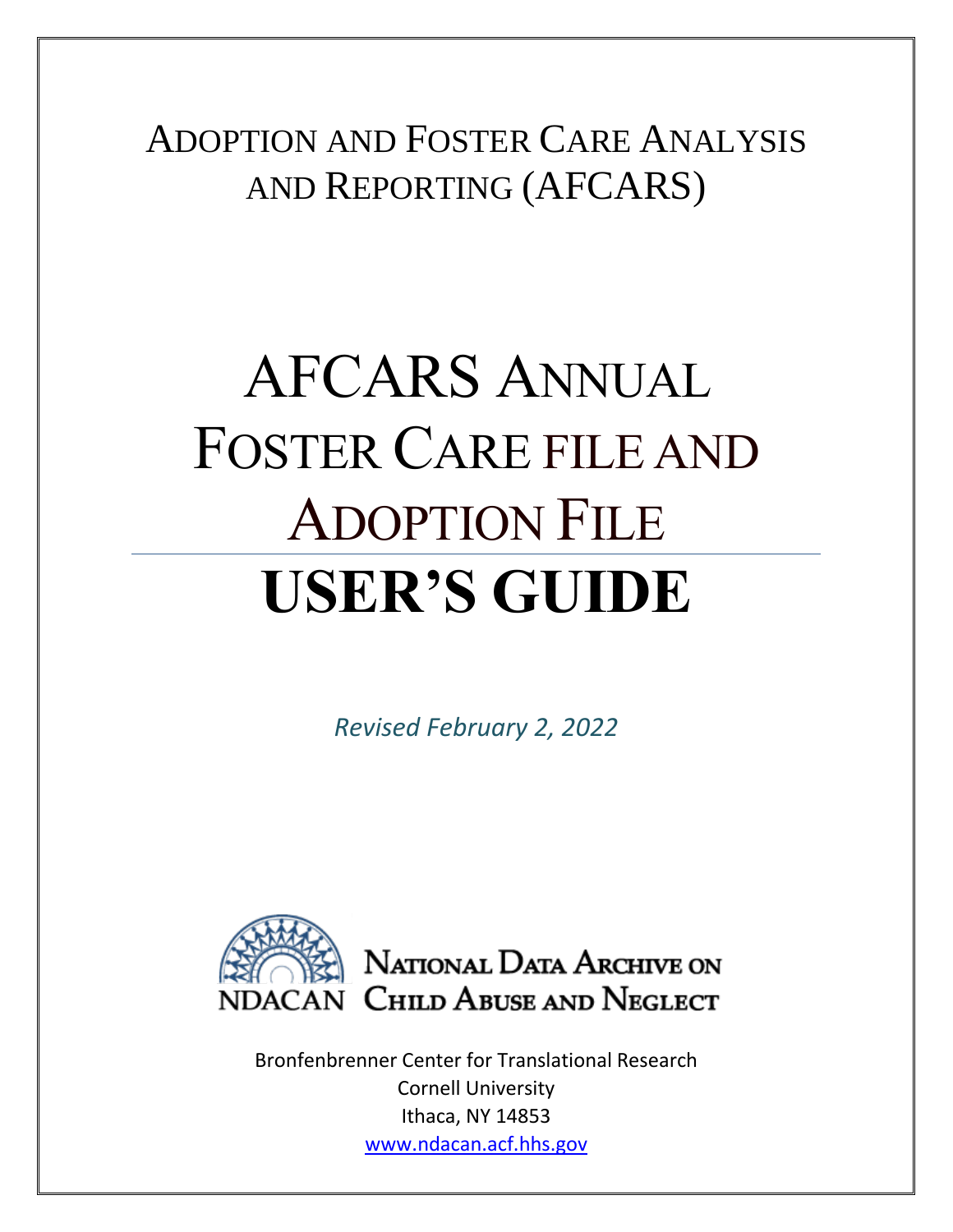# ADOPTION AND FOSTER CARE ANALYSIS & REPORTING SYSTEM (AFCARS)

# *ANNUAL FILE*

#### DATA -COMPILED BY

Children's Bureau Administration on Children, Youth and Families 330 C Street, SW Washington, DC 20204

#### FUNDED BY

Children's Bureau Administration on Children, Youth and Families Administration for Children and Families U.S. Department of Health and Human Services

#### DISTRIBUTED BY

National Data Archive on Child Abuse and Neglect

#### USER'S GUIDE AND CODEBOOK WRITTEN BY

National Data Archive on Child Abuse and Neglect in collaboration with NCANDS Technical Team -- Children's Bureau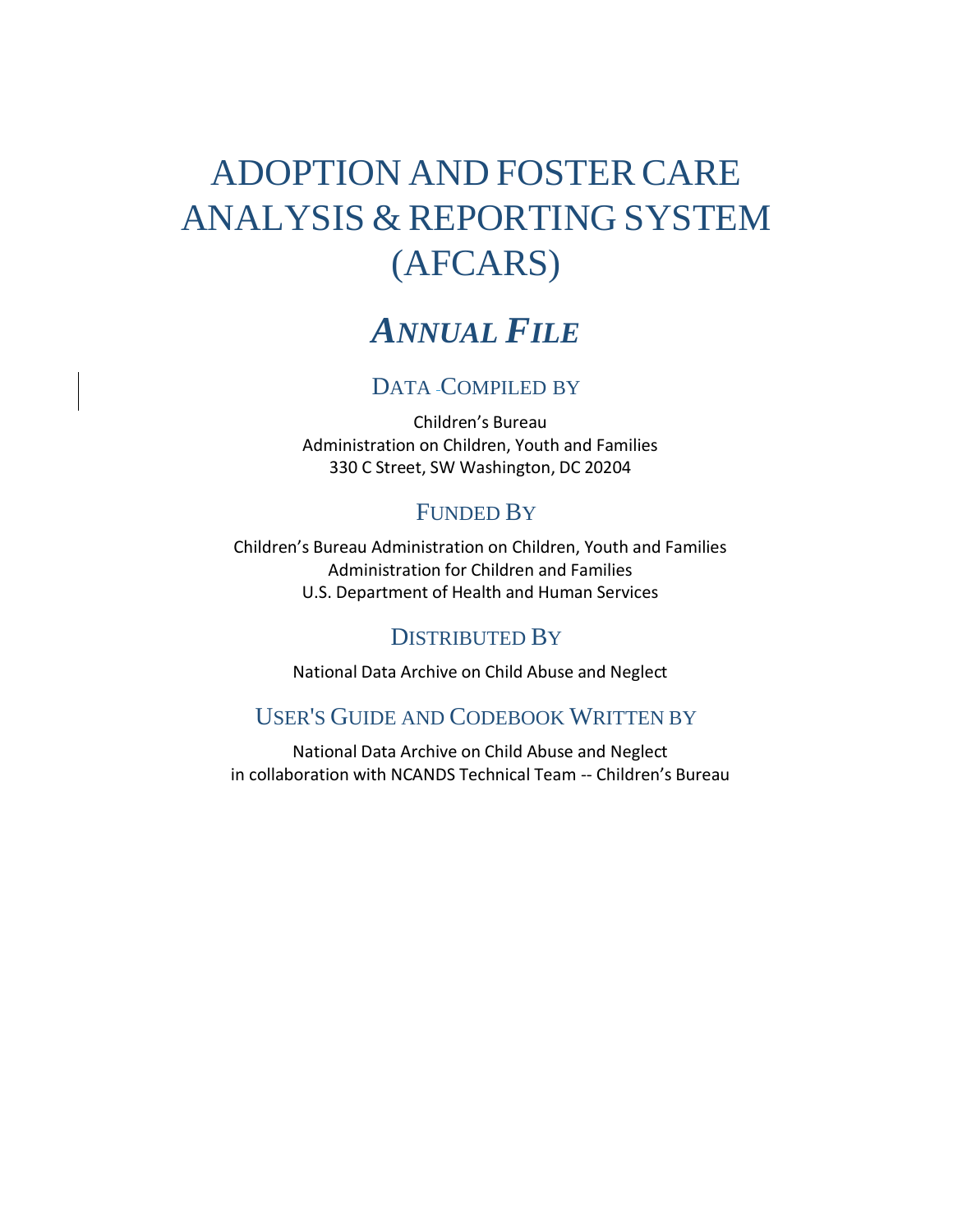*©2022 National Data Archive on Child Abuse and Neglect*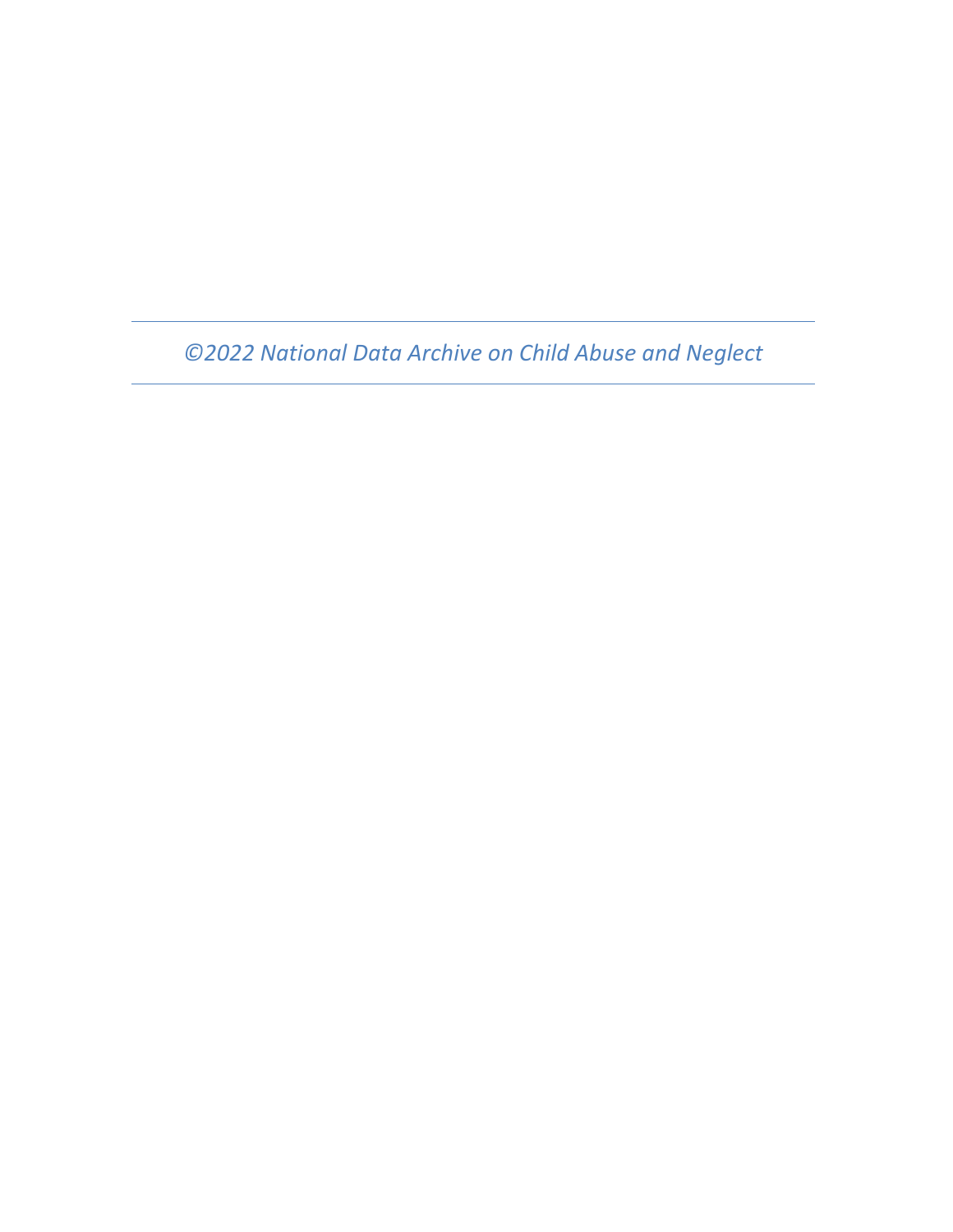# **PREFACE**

Data for the *Adoption and Foster Care Analysis and Reporting System (AFCARS)* are given annually to the National Data Archive on Child Abuse and Neglect (NDACAN) for distribution to the research community by the Children's Bureau. Funding for the project is provided by the Children's Bureau, Administration on Children, Youth and Families, Administration for Children and Families, U.S. Department of Health and Human Services. This user's guide orients the user to the AFCARS data for years 2000 and after.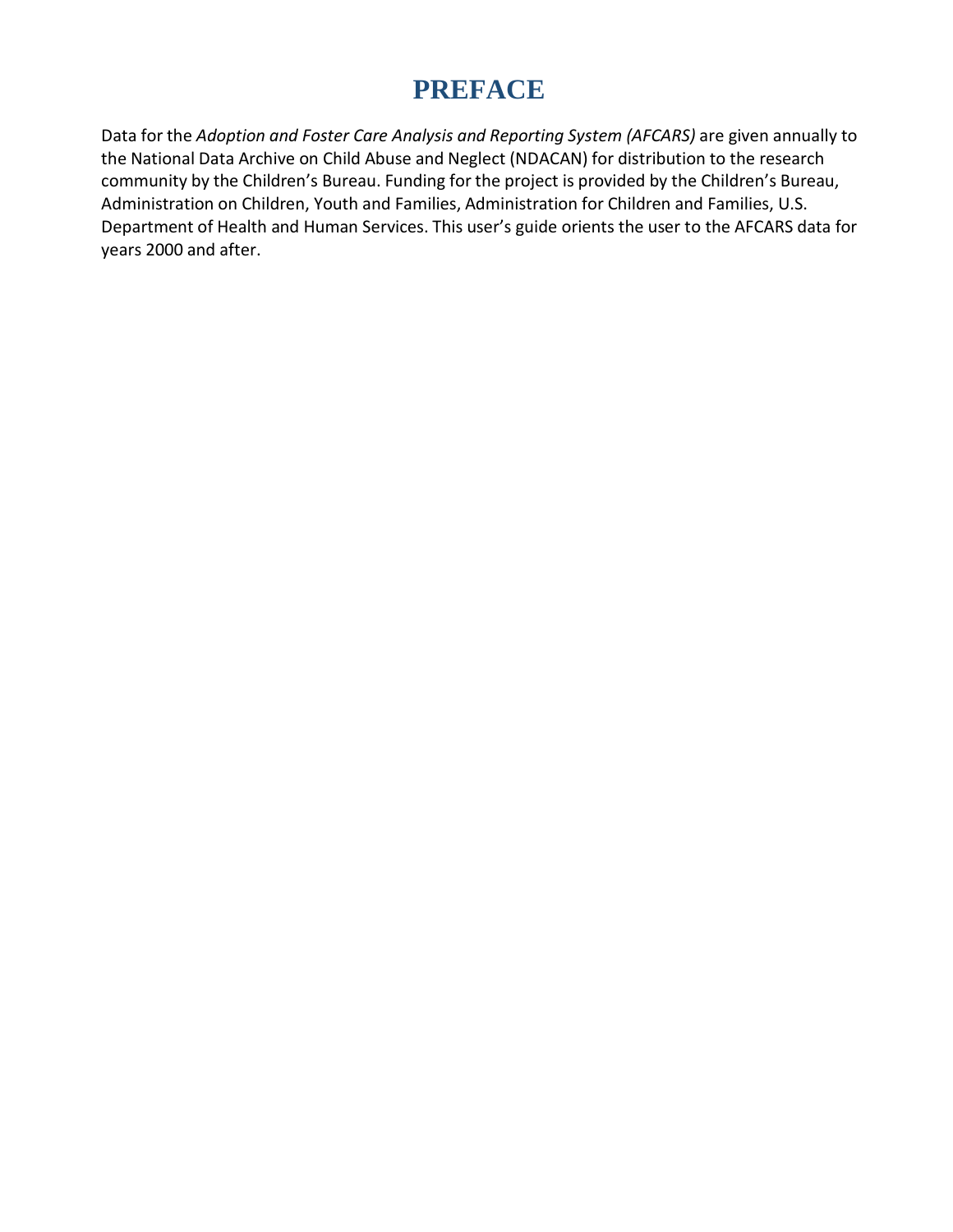# ADOPTION AND FOSTER CARE ANALYSIS AND REPORTING SYSTEM (AFCARS)

# **Table of Contents**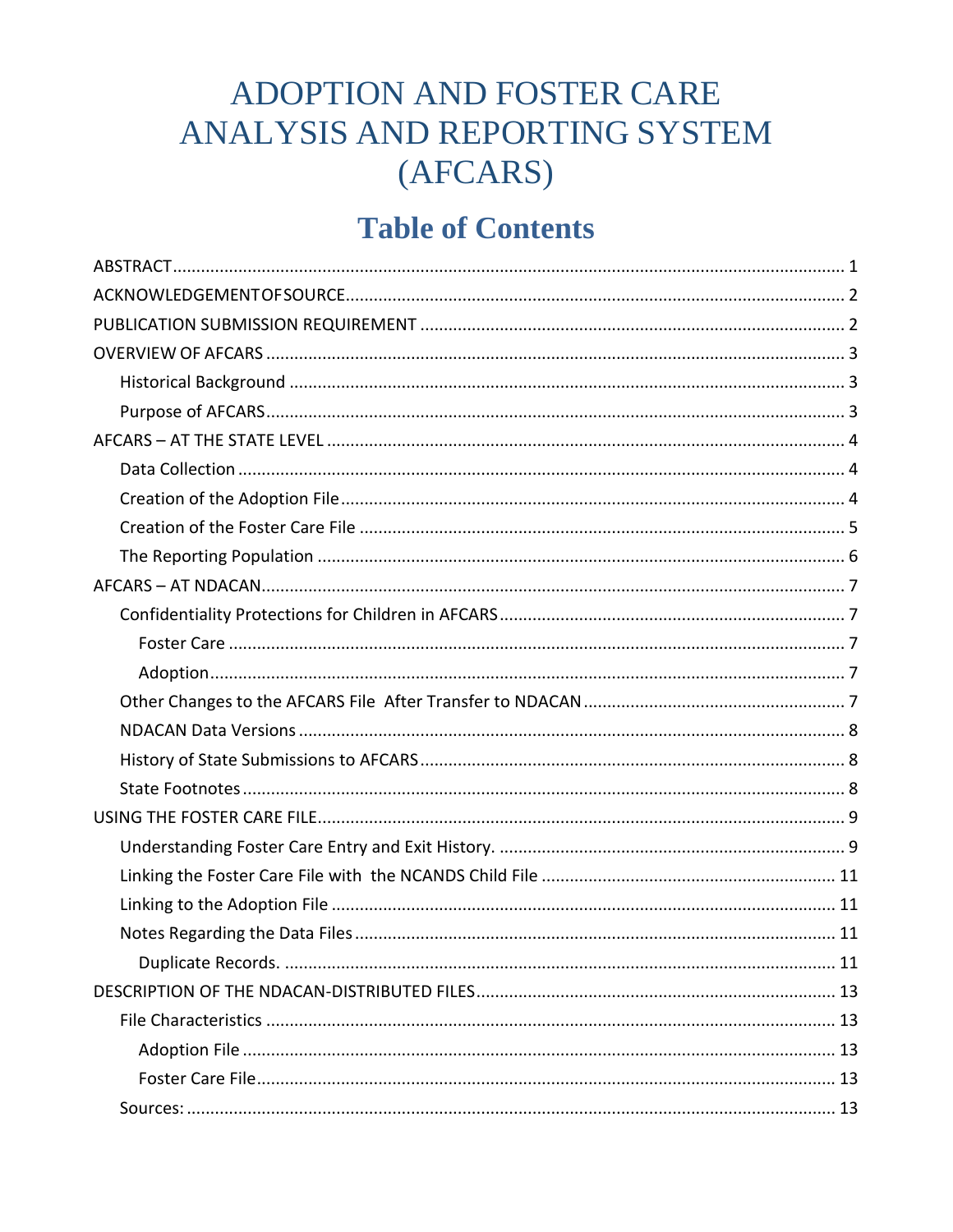# **ABSTRACT**

<span id="page-5-0"></span>The Adoption and Foster Care Analysis and Reporting System (AFCARS) is a federally mandated data collection system that receives case-level information on all children in foster care and those who have been adopted with a state agency's involvement and report this data to the Department of Health and Human Services/Administration for Children and Families/Administration on Children Youth and Families/Children's Bureau. From the Children's Bureau, the data collected by AFCARS is submitted to the National Data Archive on Child Abuse and Neglect at Cornell University for distribution to qualified users. This Guide is intended to provide background and guidance on use of the AFCARS data.

AFCARS data are used by the Children's Bureau for providing summary data to the public, for monitoring states' progress on improving child welfare programs, for allotting funds for various programs, and for data quality improvement. The data housed by NDACAN is used most commonly for academic research on child welfare and child welfare policy.

The data files submitted to the Children's Bureau are case level data. There is information on each child under the agency's responsibility for placement and care that was removed from their home. The file contains a minimal amount of information on the child but does include:

- Child demographics including sex, birth date, race, and ethnicity.
- Number of previous stays in foster care,
- Service goals, availability for adoption,
- Dates of removal and discharge,
- Funding sources, and
- Data on parents and other caretakers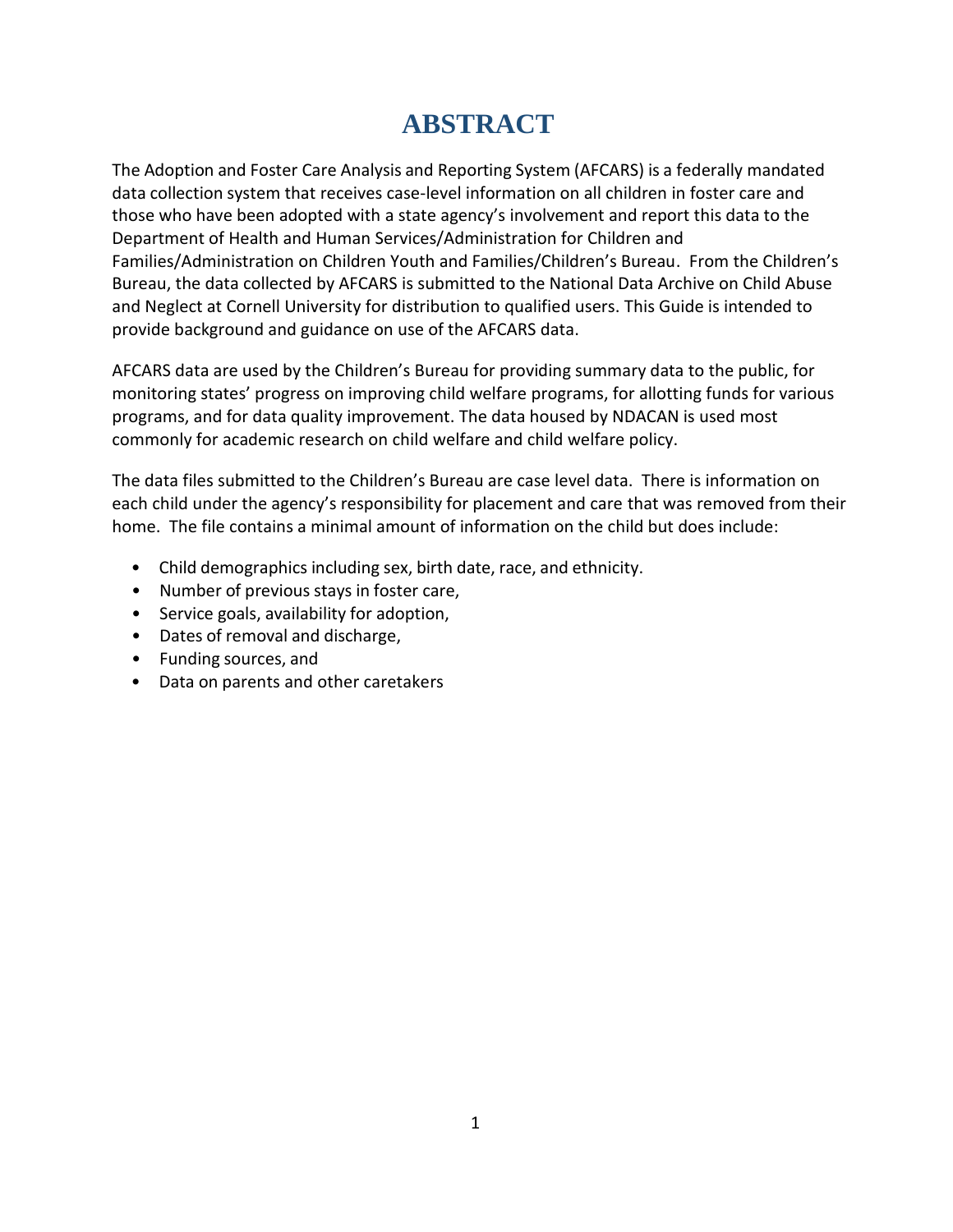# **ACKNOWLEDGEMENTOFSOURCE**

<span id="page-6-0"></span>Authors should acknowledge the National Data Archive on Child Abuse and Neglect and the original collector of the data when they publish manuscripts that use data provided by the Archive. Users of these data are urged to follow some adaptation of the statement below.

*The data used in this publication were made available by the National Data Archive on Child Abuse and Neglect, Cornell University, Ithaca, NY, and have been used with permission. Data from the Adoption and Foster Care Analysis and Reporting System (AFCARS) were originally reported to the Children's Bureau. Funding for the project was provided by the Children's Bureau, Administration on Children, Youth and Families, Administration for Children and Families, U.S. Department of Health and Human Services. The receiver of the original data, the funder, the Archive, Cornell University and their agents or employees bear no responsibility for the analyses or interpretations presented here.*

# **PUBLICATION SUBMISSION REQUIREMENT**

<span id="page-6-1"></span>In accordance with the *Terms of Use Agreement* for these datasets, users of these data are required to deposit with the Archive a copy of any published work or report based wholly or in part on these data. A copy of any completed manuscript, thesis abstract, or reprint should be sent to the National Data Archive on Child Abuse and Neglect, Cornell University, Bronfenbrenner Center for Translational Research, Ithaca, New York 14853-4401.

Such copies will be used to provide funding agencies with essential information about the use of NDACAN resources and to facilitate the exchange of information about research activities among data users and contributors.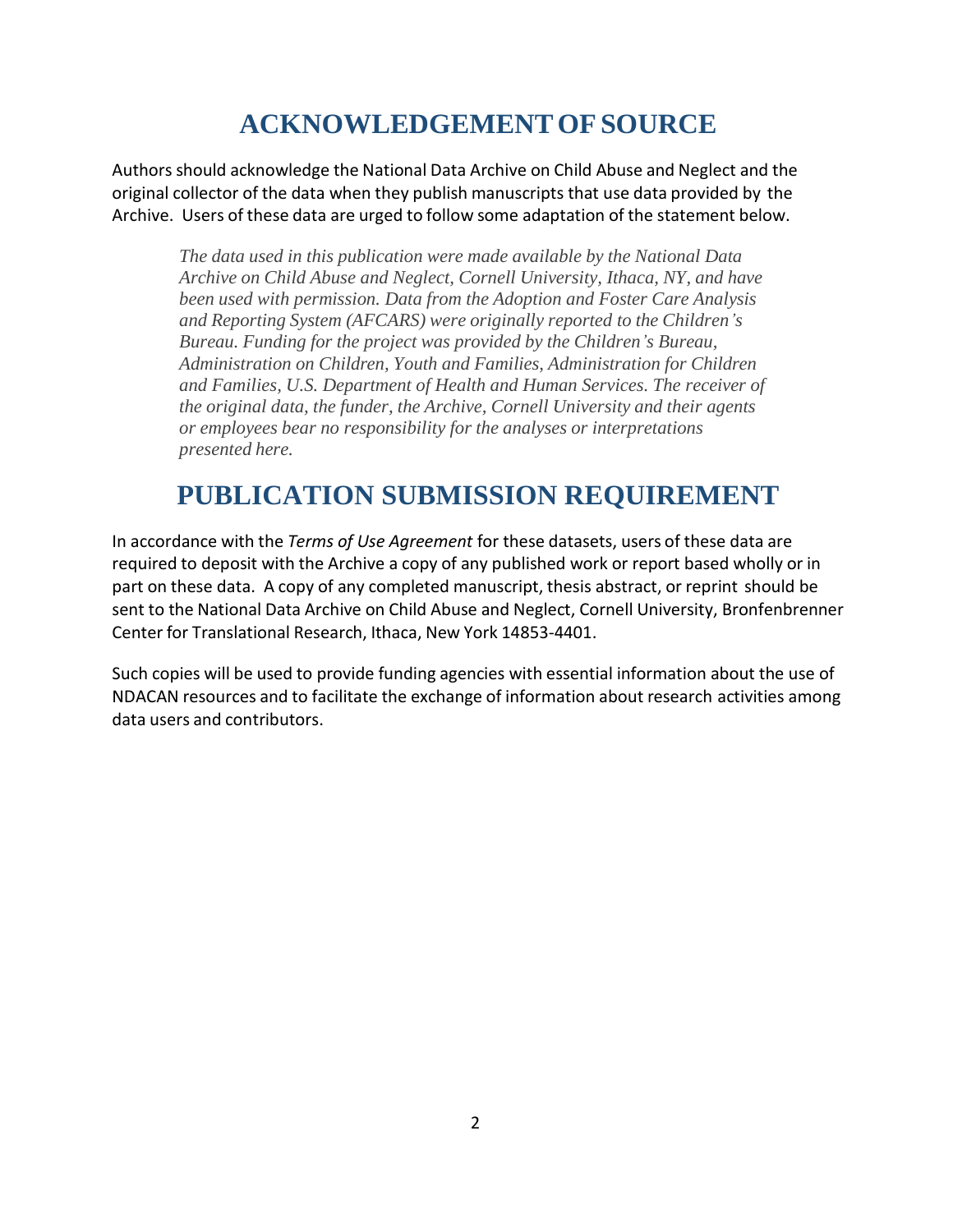# **OVERVIEW OF AFCARS**

### <span id="page-7-1"></span><span id="page-7-0"></span>HISTORICAL BACKGROUND

The AFCARS system was created as a result of federal legislation passed in 1986 requiring the development of a data system to replace an earlier, voluntary system that was found to be of limited usefulness. The newer system would be mandatory, include financial penalties for noncompliance, and use common data definitions and reporting periods. On September 27, 1990, HHS published proposed federal regulations to implement the data collection system, called the Adoption and Foster Care Analysis and Reporting System (AFCARS). On December 22, 1993, the final rule implementing AFCARS appeared in the Federal Register.

The regulation mandates that States submit to the Administration for Children and Families (ACF) specific data on all children in foster care beginning with Federal Fiscal Year 1995 (October 1, 1994). States are also required to submit information on adoptions when the State IV-B/IV-E agency was involved in the placement or financial support of the adopted child.

In 1993, congress passed the Family Preservation and Support Services Program Act. Among other things, this law provided funding to states to develop statewide automated child welfare information systems (SACWIS), which have greatly enhanced the quality of data, and made it much easier for states to transfer data to the AFCARS system.

# <span id="page-7-2"></span>PURPOSE OF AFCARS

The purpose of AFCARS is twofold:

- 1. First, AFCARS is designed to address policy development and program management issues at both the state and federal levels, including program assessment, Child and Family Service Reviews, and Performance Improvement Plans.
- 2. Second, the data are useful for research aimed at analyzing such characteristics of state foster care and adoption programs as timing, trends, and populations. It is important to keep in mind, however, that AFCARS was developed as an ongoing data collection system and does not conform to rigorous criteria for scientific research design.

Specific objectives of AFCARS include creation of the following:

- Reliable and consistent data through the use of uniform definitions, methodologies, and data standards.
- Statewide and national information on the number and characteristics of adoptive and foster care children and their parents (including step-parents, adoptive parents, and foster care parents).
- Statewide and national information on the status of the foster care population (i.e., type of placement, availability for adoption, and case-plan goals).
- Information on the extent and nature of assistance provided by federal, state, and local adoption and foster care programs.
- Information on any services provided.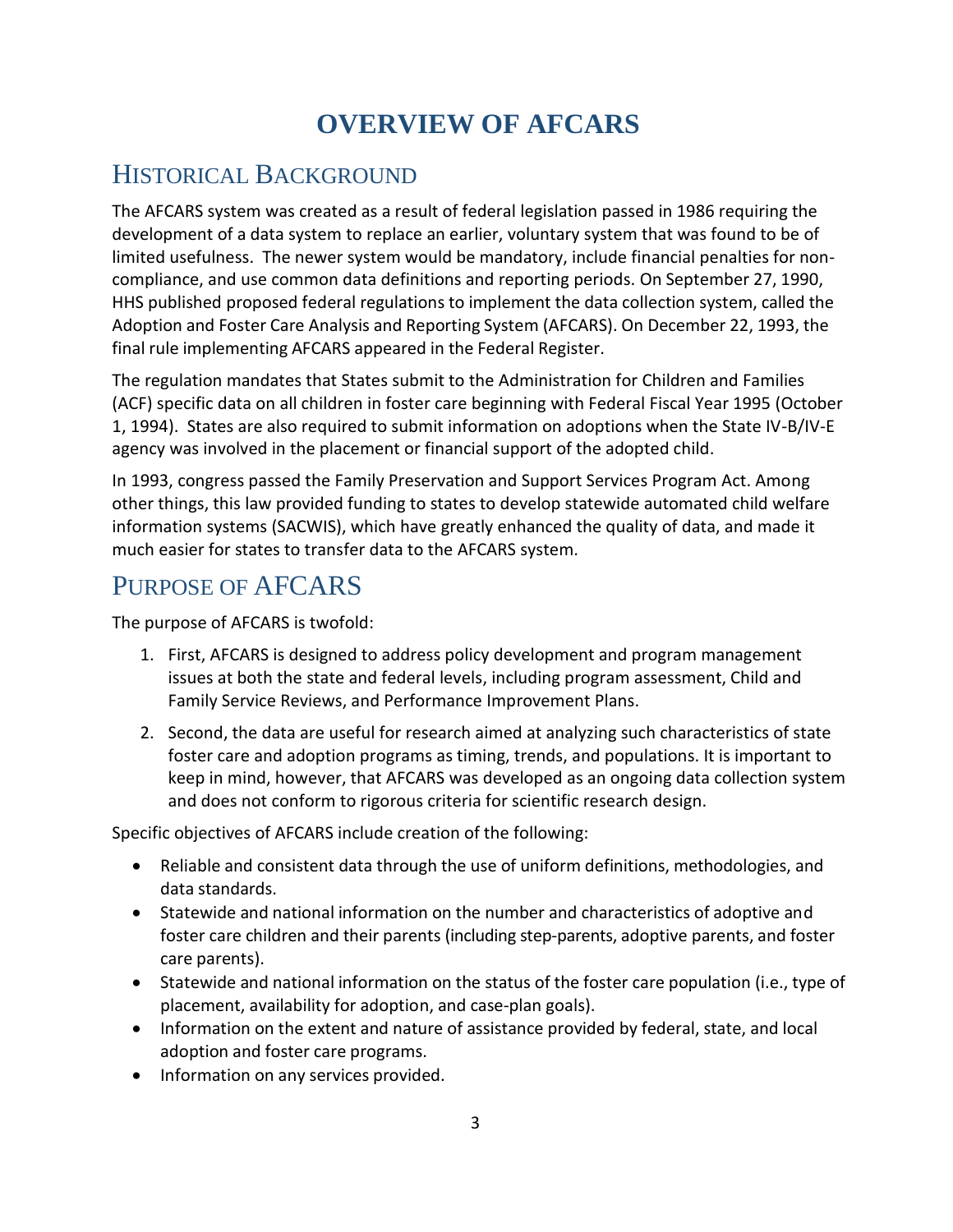# **AFCARS – AT THE STATE LEVEL**

# <span id="page-8-1"></span><span id="page-8-0"></span>DATA COLLECTION

Under the final AFCARS rule, states are required to collect data on all children in foster care for whom the state child welfare agency has responsibility for placement, care, or supervision, regardless of eligibility for Title IV-E funds. Each fiscal year's AFCARS data provide case-level information for children served by the foster care system and children whose adoptions were finalized during the federal fiscal year (October 1 to September 30 of the following year).

States are also required to collect case specific data on all adopted children who were placed by the state child welfare agency, by private agencies under contract with the public child welfare agency, or by private adoptions voluntarily reported during the given reporting period.

States are required to submit all of their adoption and foster care data electronically to the Children's Bureau at the close of each of two semi-annual reporting periods. The first semiannual reporting period ("A" period) extends from October 1 through March 31, the second ("B" period) from April 1 to September 30. States submit 37 adoption data elements and 66 foster care data elements. The Children's Bureau combines the state files from the two periods into a single annual database.

Prior to 1998, data submissions were required; however, fiscal penalties were not applicable while many states brought their information systems online. Therefore, pre-1998 fiscal year datasets are not as complete or reliable as subsequent datasets. Dramatic improvements in data quality and completeness occurred between 1995 and 1998 and continue to occur as states further develop their electronic information systems and financial penalties are levied for poor quality data.

### <span id="page-8-2"></span>CREATION OF THE ADOPTION FILE

#### *Adoptions that states are legally required to report to AFCARS:*

- Children placed for adoption by the public child welfare agency.
- Children who have been in the public foster care system and were placed for adoption by a private agency under contract with the public child welfare agency.
- Children in whose adoption the public child welfare agency was involved but who had not been in the public foster care system (e.g., children who received Title IV-E funds for non-recurring costs of adoption).

#### *Adoptions that states are NOT legally required to report to AFCARS:*

- Those involving children who were not in the public foster care system
- Placed for adoption by tribal agencies
- Placed for adoption by private agencies

These may be voluntarily reported to AFCARS. These adoptions do not involve a state agency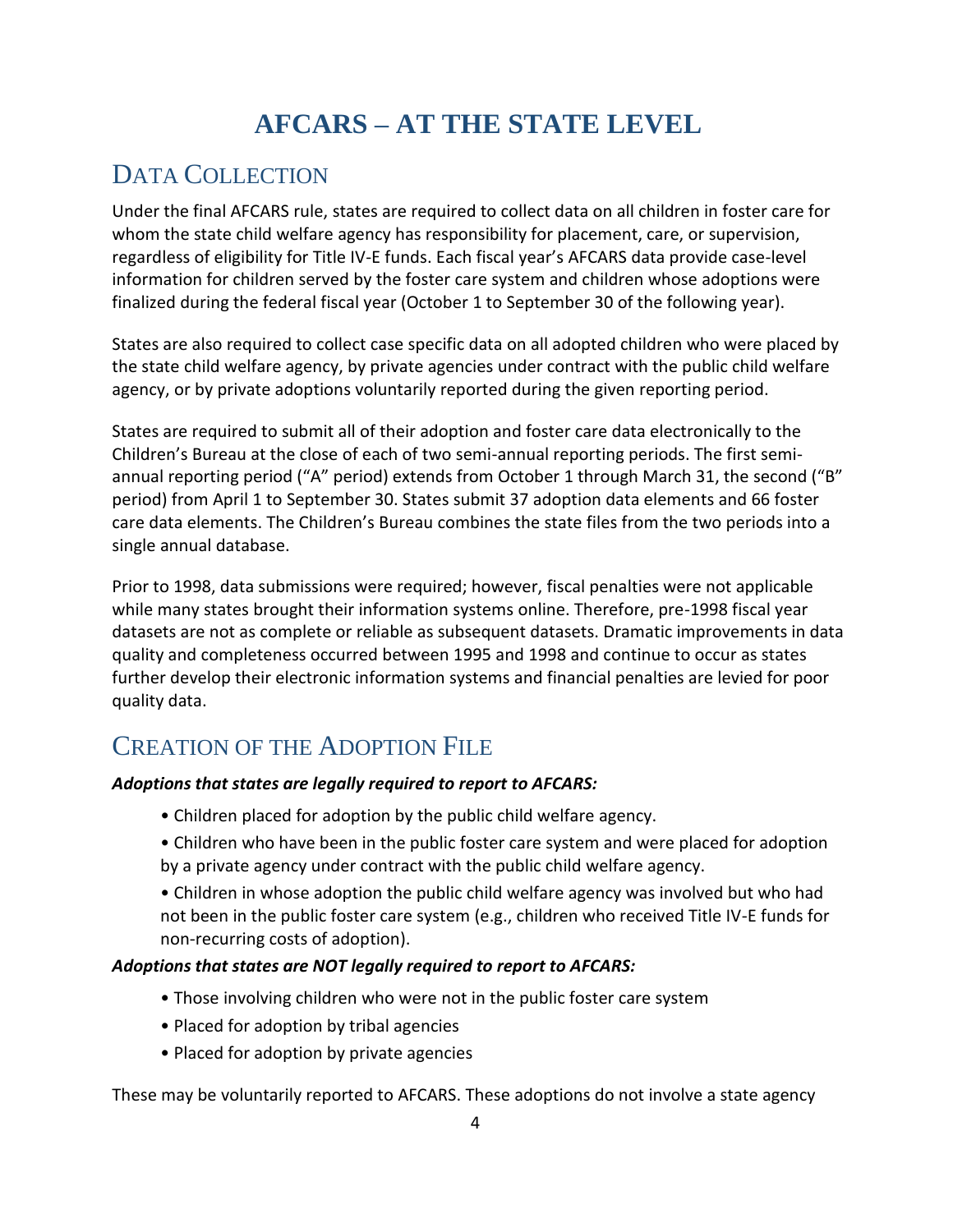and are not included in the publicly available version of the data.

States submit data for each child with a finalized adoption. Duplicate records are removed and the remaining records are sorted by the year that the adoption was finalized.

Please note that the actual electronic data transmission for many adoptions finalized in a fiscal year may not occur until a subsequent year. Consequently, data submissions in subsequent years may contain data from a number of earlier adoptions. To the extent possible, such transmissions are included in the data file for the year in which the adoption was finalized, but the adoption count should not be considered an absolute, final count.

These late submissions will lead to small increases in the final count of adoptions in a state. Releases of new versions of the datasets include the updated data.

Prior to transfer of the data from the Children's Bureau to NDACAN, a matching program is used to remove duplicate records. However, the adoption file does not contain county-level FIPS Code (the Federal Information Processing Standard code for geographic entities) or the child's day of birth, and consequently it can be difficult to discriminate between records that are truly duplicates and those that are merely very similar. Duplicate records are not distributed evenly among states.

### <span id="page-9-0"></span>CREATION OF THE FOSTER CARE FILE

Collection of data is done by state agencies. As long as a child is in foster care, the state must submit an AFCARS record for every report period during which the child is in care. When the child is discharged from foster care, the child's record for the period in which the discharge took place will contain a discharge date and other information concerning the discharge. State AFCARS data are submitted by each state to the Children's Bureau for review, cleaning, compiling, and abstraction into the annual file. The file is then transferred to NDACAN for further processing and distribution to qualified users.

Only one record per foster care child is included in the annual database. The retained record will be the most recent record received for each child served. If a child has a record in both 6-month periods, the record from the second period will be retained; the record from the first period will not be included. A child who is in care or comes into care at the start of the year, exits care, and then later returns to care in the second half of the year, will have one record in the annual database, the one submitted in the second report period when the child entered care. See the section "Foster Care Entry and Exit History" in this Guide, for more details.

It is likely that there will be foster care entries and discharges for the most recent fiscal year in the data that have not been submitted until after the close of the fiscal year, so early versions of an annual file will be incomplete to that extent. As updated data is received, the undercounts for that year will correct themselves.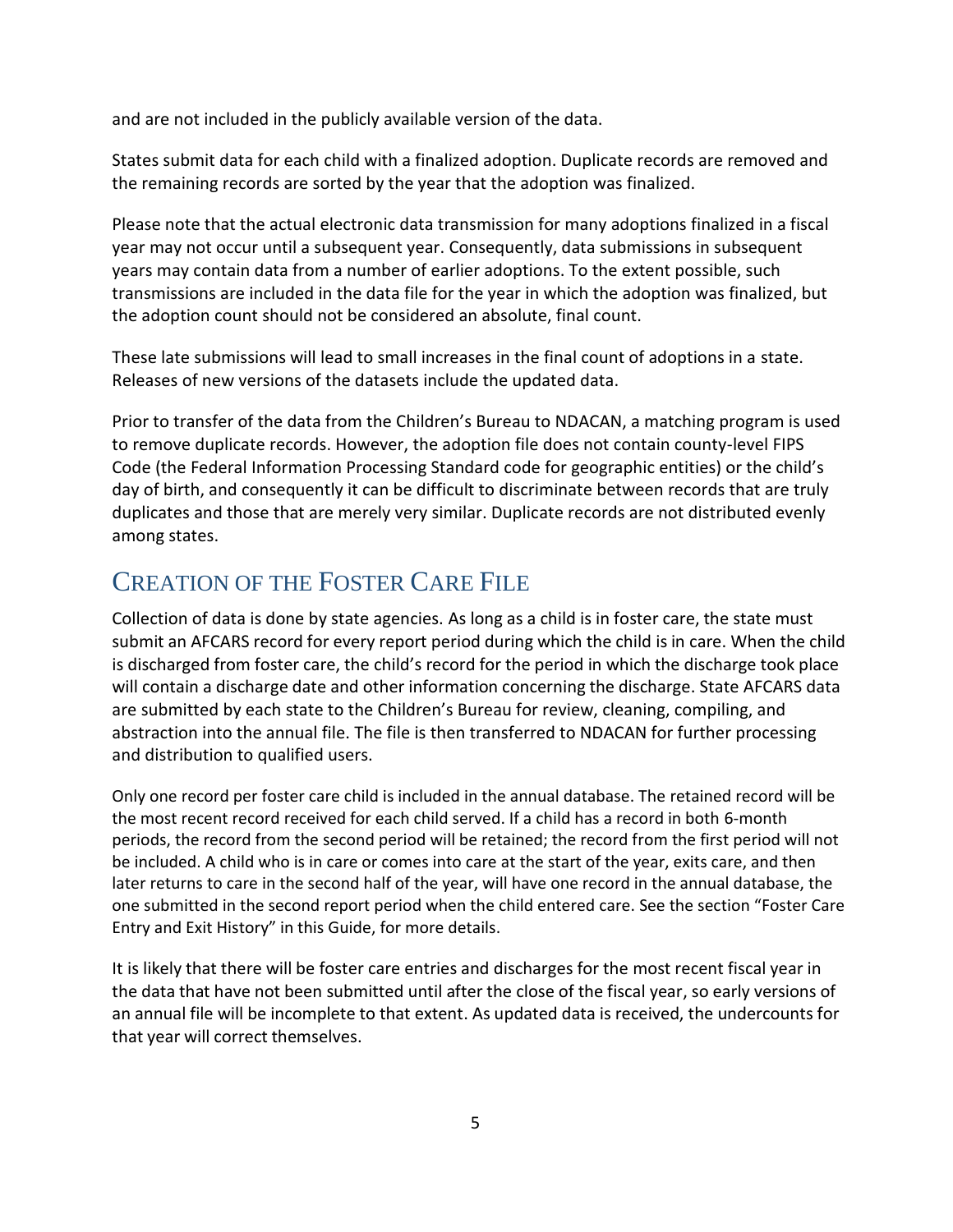# <span id="page-10-0"></span>THE REPORTING POPULATION

The 50 States, the District of Columbia, and Puerto Rico (the term "States" applies to all of these agencies) are required to submit data on children who meet one of the following criteria:

- Children in the title IV-E agency's responsibility for care and placement (C&P).
- Children who at the time the agency obtains/receives C&P is on runaway status or whose location is otherwise not known.
- Children under the responsibility of another public agency for placement and care but for whom a title IV-E foster care payment is being made under an inter-agency agreement between the State and the other public agency. States may have an interagency agreement with juvenile justice or a tribe, or both.
- Children whose removal episode is more than 24 hours.

The Fostering Connections to Success and Increasing Adoptions Act of 2008 allows states the option of providing Title IV-E reimbursable foster care, adoption, or guardianship assistance payments to children up to the age of 19, 20 or 21 if the youth is:

- Completing secondary education or a program leading to an equivalent credential;
- Enrolled in an institution which provides post-secondary or vocational education;
- Participating in a program or activity designed to promote, or remove barriers to, employment;
- Employed for at least 80 hours per month; or
- Incapable of doing any of the above due to a medical condition.

Thanks to this law, approximately 25 states and the District of Columbia have extended foster care beyond age 18 under Title IV-E, as of 2018. [\(http://www.ncsl.org/research/human](http://www.ncsl.org/research/human-services/extending-foster-care-to-18.aspx)[services/extending-foster-care-to-18.aspx\)](http://www.ncsl.org/research/human-services/extending-foster-care-to-18.aspx)

For youth who are 18 and whose foster care eligibility has not been extended, or who live in a state that does not allow extended eligibility, states are to report the child as discharged as of their 18<sup>th</sup> birthday with a discharge reason of "emancipation." For youth 18 or older receiving title IV-E, they are to be reported as discharged if they are no longer eligible for title IV-E. The discharge date is the date IV-E ended.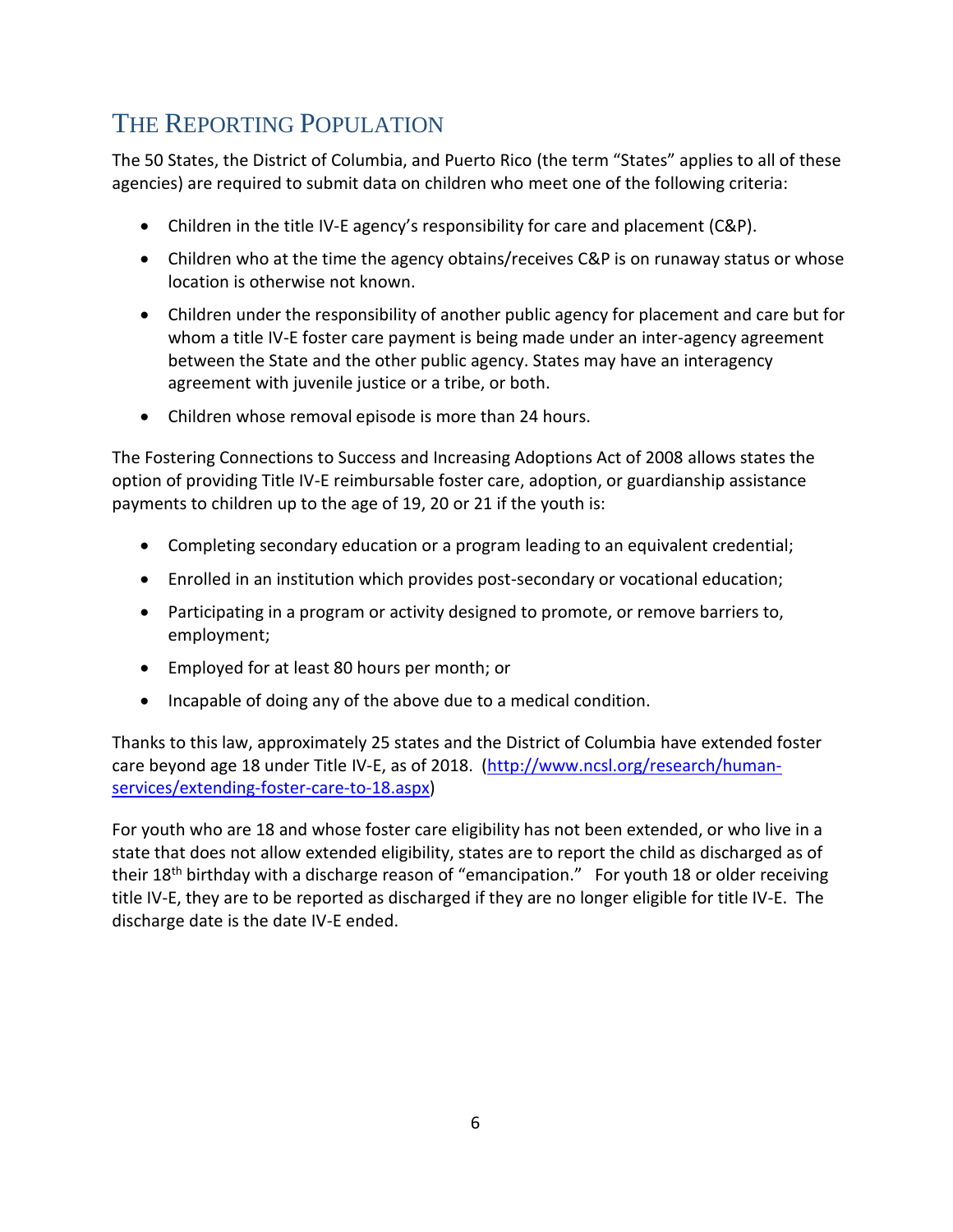# **AFCARS – AT NDACAN**

### <span id="page-11-1"></span><span id="page-11-0"></span>CONFIDENTIALITY PROTECTIONS FOR CHILDREN IN AFCARS

### <span id="page-11-2"></span>*FOSTER CARE*

Before distributing the AFCARS data, NDACAN makes certain manipulations to the foster care data to protect the privacy of the children in foster care.

- The county FIPS code for the children from counties with fewer than 1,000 records in the annual database are recoded to indicate not provided for reasons of confidentiality.
- The child's day of birth (DOB) is recoded to the 15th of the month. *NOTE*: All derived age variables are based on the actual DOB, so may not agree with an age computed from the recoded DOB.
- All other dates in the file are adjusted to the recoded date of birth so that the span of time between any two dates is preserved. As a result, all dates in the file are recoded, but all time spans are accurate. *NOTE*: These recoded dates may affect your ability to match the values for the NDACANderived variables InAtEnd, InAtStart, IsWaiting, etc. Use the derived variables to define populations.

#### <span id="page-11-3"></span>*ADOPTION*

Adopted children's county FIPS codes are not reported to AFCARS. The month and year, but not the day of birth are reported. We set the day to the 15th of the month so that we can provide the date as a date/time data type.

# <span id="page-11-4"></span>OTHER CHANGES TO THE AFCARS FILE AFTER TRANSFER TO NDACAN

After receiving the AFCARS Data File, NDACAN makes certain changes to the file, with the intention of making the data easier to use and more convenient to analyze. The data itself does not change. The values of the original AFCARS variables are exactly as received. However, dates, which are contained in three variables in the original file (Month, Day, Year), are combined and converted to date-type variables. Also, several variables, derived from the original data, are added:

- The two-character postal code for a state (e.g. 'NY', 'CA', 'TX')
- Status flags ("InAtEnd", "InAtStart", "Entered", "Exited", "IsWaiting", "AgedOut", "IsTPR")
- Child's age on certain dates ("AgeAtStart", "AgeAtEnd", "AgeAtLatRem")
- Length of Stay at discharge or at the end of the fiscal year ("LatRemLOS", "SettingLOS", "PreviousLOS", "LifeLOS")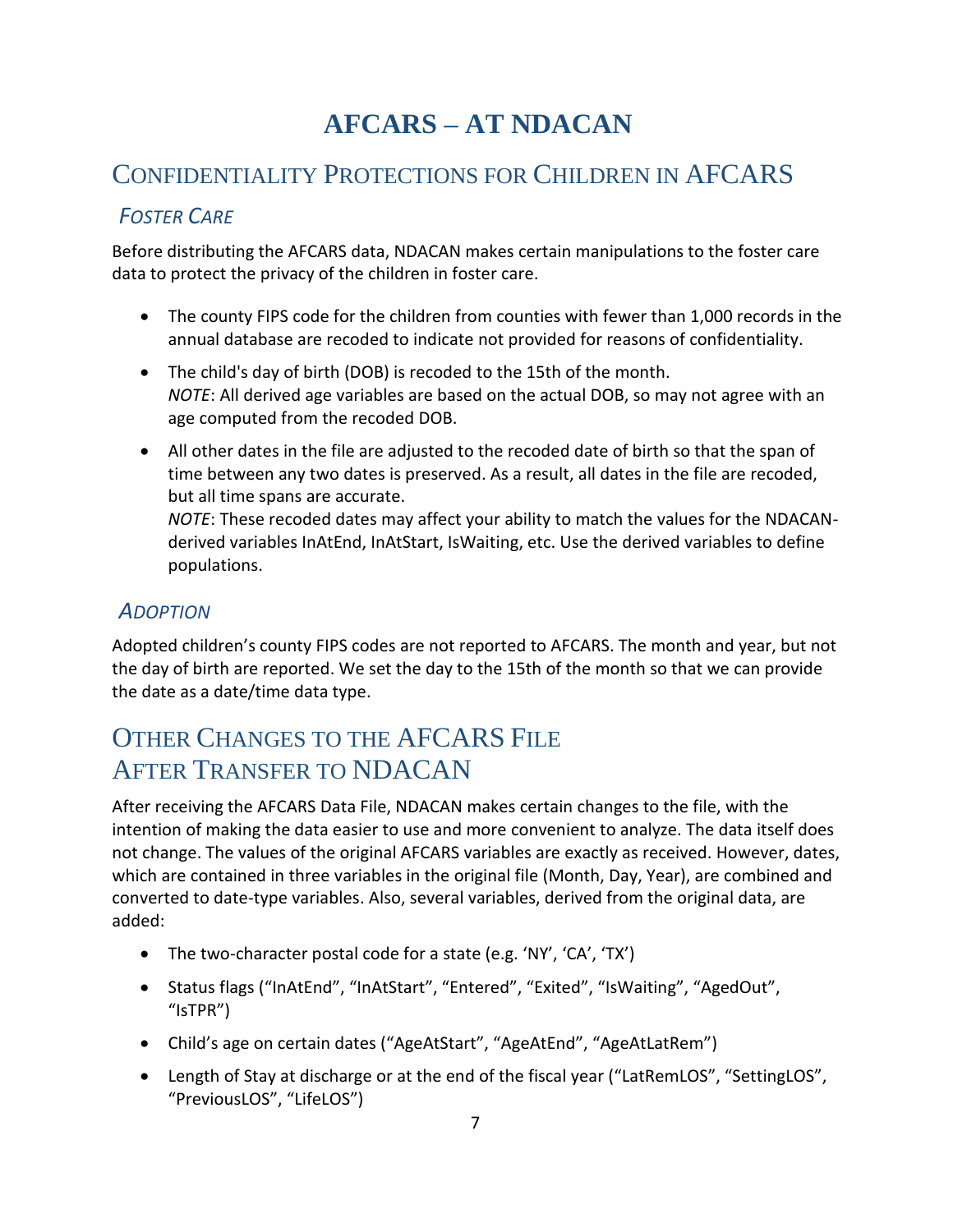- Rural/Urban continuum code. Since the county code is often removed, this variable gives some information about the county of the agency responsible for the case.
- Race variables. "Race" ignores Hispanic ethnicity; "RaceEthn" takes it into account

More detailed information on these variable is in the Code Book.

# <span id="page-12-0"></span>NDACAN DATA VERSIONS

Each NDACAN version of the files contains the most complete and accurate data that are available at the time of release. Version 1 data are drawn from the annual database, the creation of which is described above. States always have the option of submitting corrected or updated data to the Children's Bureau after a required reporting date. In such cases subsequent versions of the data will contain more accurate and complete information. When corrected data from any state is loaded to the publicly-available AFCARS file, the version number of that file is increased.

# <span id="page-12-1"></span>HISTORY OF STATE SUBMISSIONS TO AFCARS

By AFCARS regulation, states were required to submit AFCARS data beginning in 1995. It was not until 1998, however, that penalties established by the same regulation became applicable. Data submitted prior to 1998 were often incomplete and unreliable. FY 2001 was the first year that all states (including Puerto Rico and the District of Columbia) submitted data. Since then, all states have submitted data each year.

### <span id="page-12-2"></span>STATE FOOTNOTES

In addition to the required data elements states are encouraged -- but not required -- to include footnotes with their data submissions. The footnotes allow states to provide additional information they deem vital to the interpretation of their data. Footnotes may include the following:

- General characteristics of the state's adoption and foster care system.
- Characteristics of the population, such as whether certain types of placements are included.
- State definitions that vary from federal AFCARS definitions.
- Explanations for data counts such as the number of deaths in foster care, the number of children with disabilities, or the number of children in types of institutional settings.

The state footnotes associated with each state should always be taken into account when utilizing a state's data. Footnotes for elements arranged by state can be found in the AFCARS User's Guide Annual Appendixes.

The footnotes are included with the annual Foster Care file.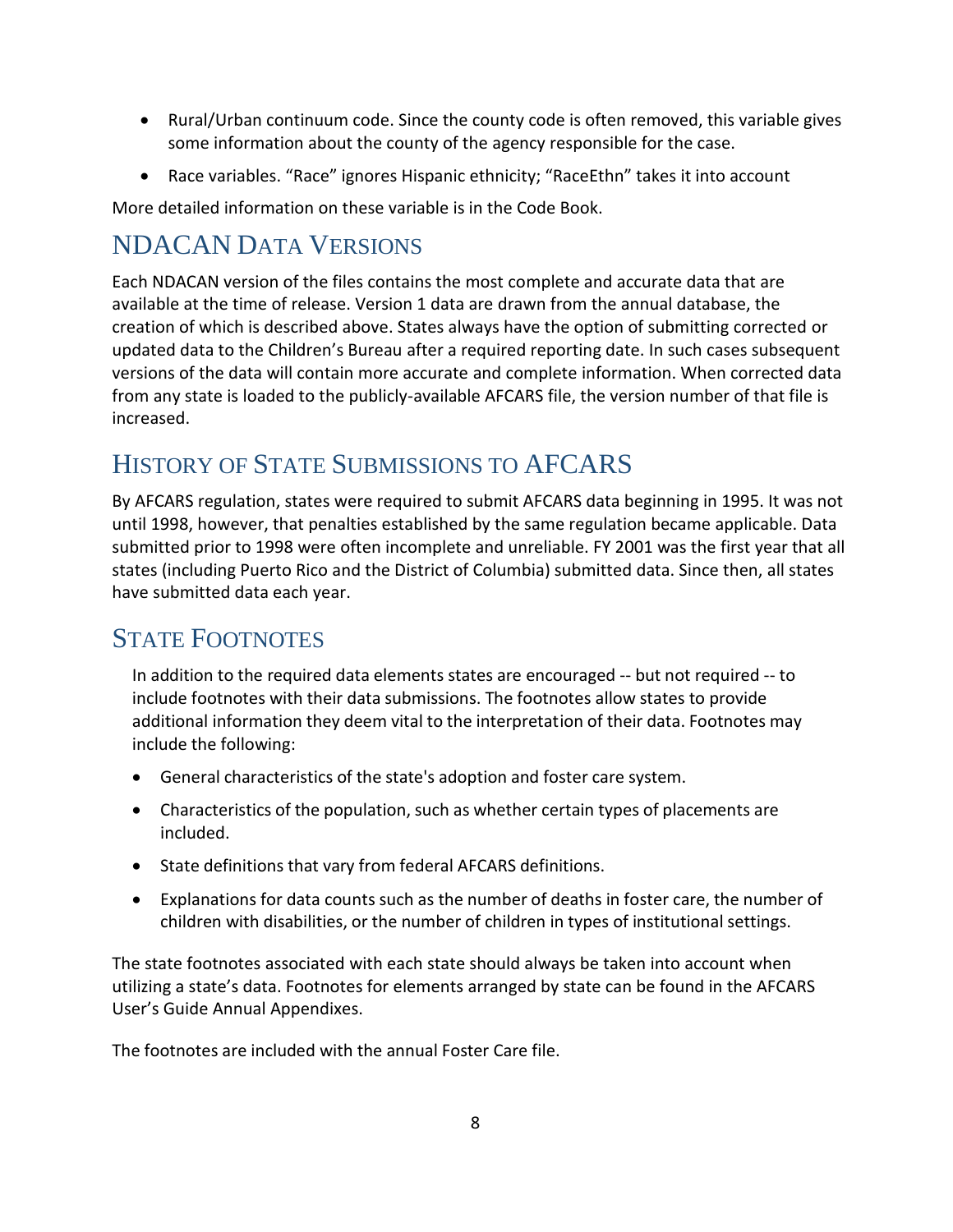# **USING THE FOSTER CARE FILE**

### <span id="page-13-1"></span><span id="page-13-0"></span>UNDERSTANDING FOSTER CARE ENTRY AND EXIT HISTORY.

Patterns of entrances and exits to and from foster care are illustrated in Figure 1 (see next page). In the following descriptions, the term *current year* means the fiscal year of the dataset you are working with.

**Example A:** The child entered foster care in this or a previous year, and is still in care at the end of the current fiscal year. Since this is the child's first foster care episode, the original removal date (*Rem1Dt*) and their most recent removal date (*LatRemDt*) are the same. There is no discharge date (*DoDFCDt*).

**Example B:** The child entered foster care in this or a previous year and was discharged in the current fiscal year, ending their only foster care episode. The discharge date will exist and will be in the current fiscal year.

**Example C:** The child is currently in a second foster care episode. The removal date for the first episode (Rem1Dt) never changes. The date for the most recent removal (LatRemDt) is, in this case, the date the child entered foster care the second time. Whenever a child re-enters care, the *DoDFCDt* is copied to the *DLstFCDt*, and then set to null.

**Example D:** The child has completed two foster care episodes, and is not in foster care at the end of the fiscal year. The discharge date (*DoDFCDt*) will exist and will be in the current fiscal year.

*Example E:* There have been more than two foster care episodes. As always, *Rem1Dt* remains the same. The entry date for the most recent episode will be in the current year if there is no discharge date (*DoDFCDt*). The total number of foster care episodes is captured in the variable TotalRem. With more than two episodes, dates between the original removal date (*Rem1Dt*) and the discharge date of the episode prior to the current one (*DLstFCDt*) are missing from the current FY data, though they may be traceable using previous years' foster care datasets.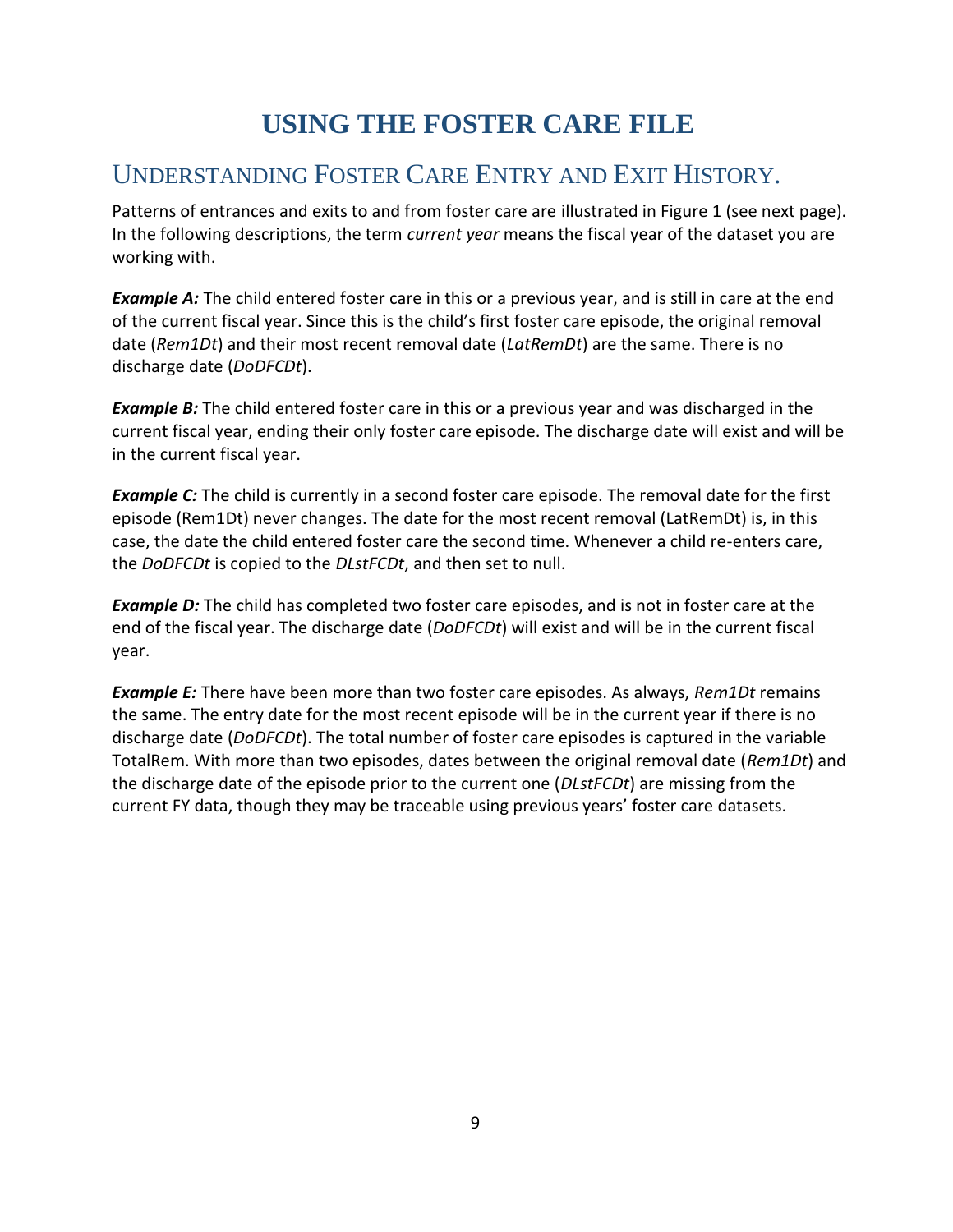

#### Relationship of Variables to Foster Care Entry / Exit Events

Rem1 = Date of original removal / entry into  $1<sup>st</sup>$  foster care episode LatRem = Date of most recent removal / entry into foster care DoDFC = Date of discharge from most recent foster care episode DLstFC = Discharge date of previous episode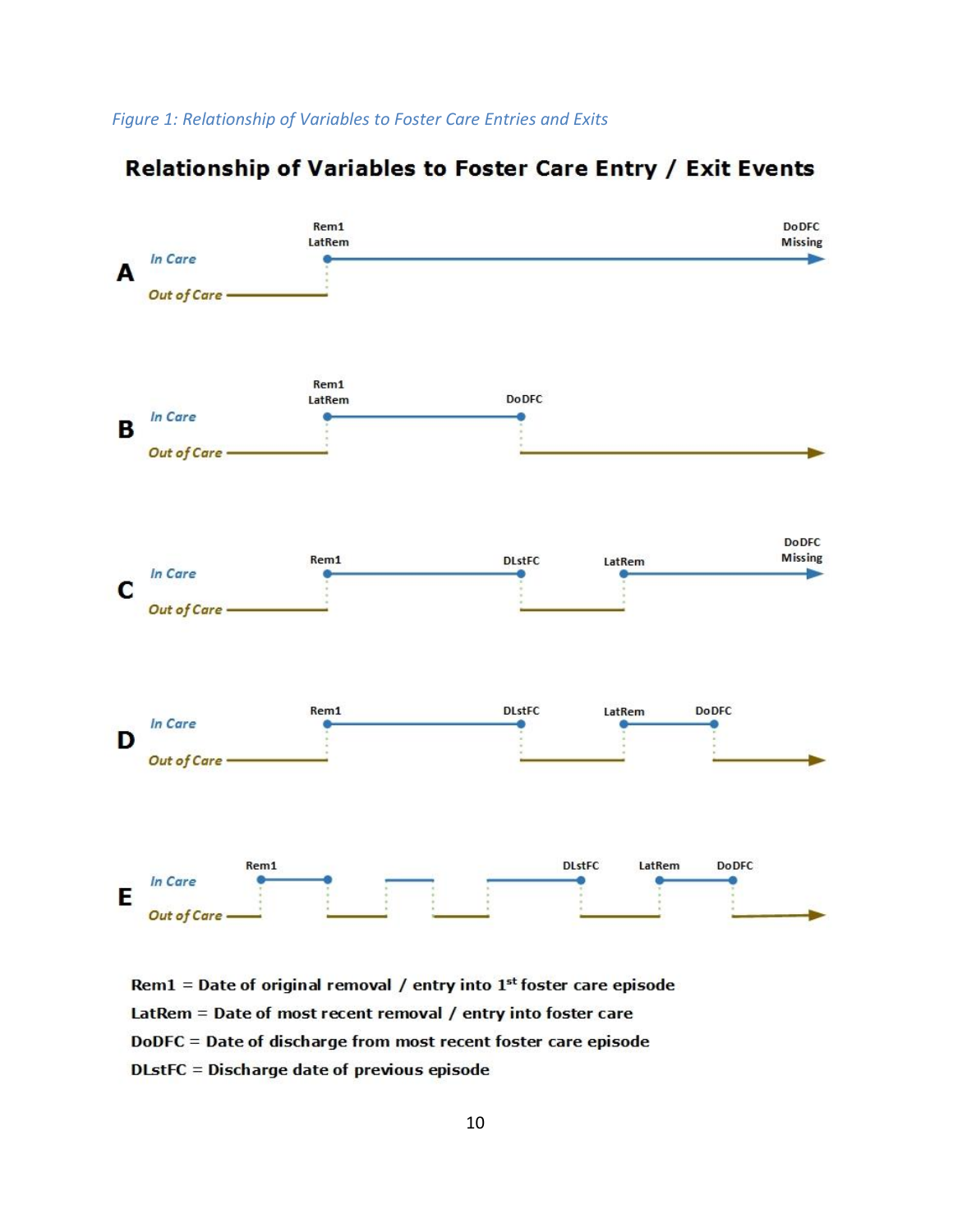# <span id="page-15-0"></span>LINKING THE FOSTER CARE FILE WITH THE NCANDS CHILD FILE

The NCANDS Child File (CF) contains two child identifiers - *ChID* and *AFCARSID*. The *ChID* is for identifying the child *within the child file* (including across years). The *AFCARSID* is the child's corresponding identifier in the Foster Care File (FC). So when linking the CF to the FC File the linking variable on the Child File side is *AFCARSID*. This must be combined with the state identifier, which for the CF is "*StaTerr*". We recommend combining (concatenating) the state identifier with the child identifier to make linking easier. For illustration, we'll call the new linking variable "*StFCID*".

In the Child File:

*StaTerr* (2 chars) + *AFCARSID* (12 chars) = *StFCID* (14 chars)

In the Foster Care File:

*St* (2 chars) + *RecNumbr* (12 chars) = *StFCID* (14 chars)

Even in the simple case of linking one year of the CF with one year of the FC, there will be duplicates of the Child File variables if the child appears more than once in the CF. In most cases, the Child File should be resolved to the child level before linking.

### <span id="page-15-1"></span>LINKING TO THE ADOPTION FILE

This link is straightforward, but for two issues, one minor and one deal-breaker (with regard to linking). The minor one is that the Child Identifier names are slightly different. In the FC file, the Child ID is called "RecNumbr"; in Adoption, it's called "RecNum". The deal-breaker that prevents linking is that some states give a child a new identifier when they are adopted. This breaks the link and prevents tracking a child from Foster Care to Adoption.

### <span id="page-15-2"></span>NOTES REGARDING THE DATA FILES

In using these data, one should be aware of the following:

While every effort has been made to create the cleanest, most reliable and up-to-date AFCARS datasets as possible, anomalies still exist in the data. Users are encouraged to examine overall and by state frequencies of the data elements they are using in their analyses.

Differing state policies have an impact on how information is categorized and reported and any attempt to compare states should be sensitive to these differences. Differences in ethnic and racial classifications are an important example.

#### <span id="page-15-3"></span>*DUPLICATE RECORDS.*

In the adoption data files, each record is supposed to represent a unique child whose adoption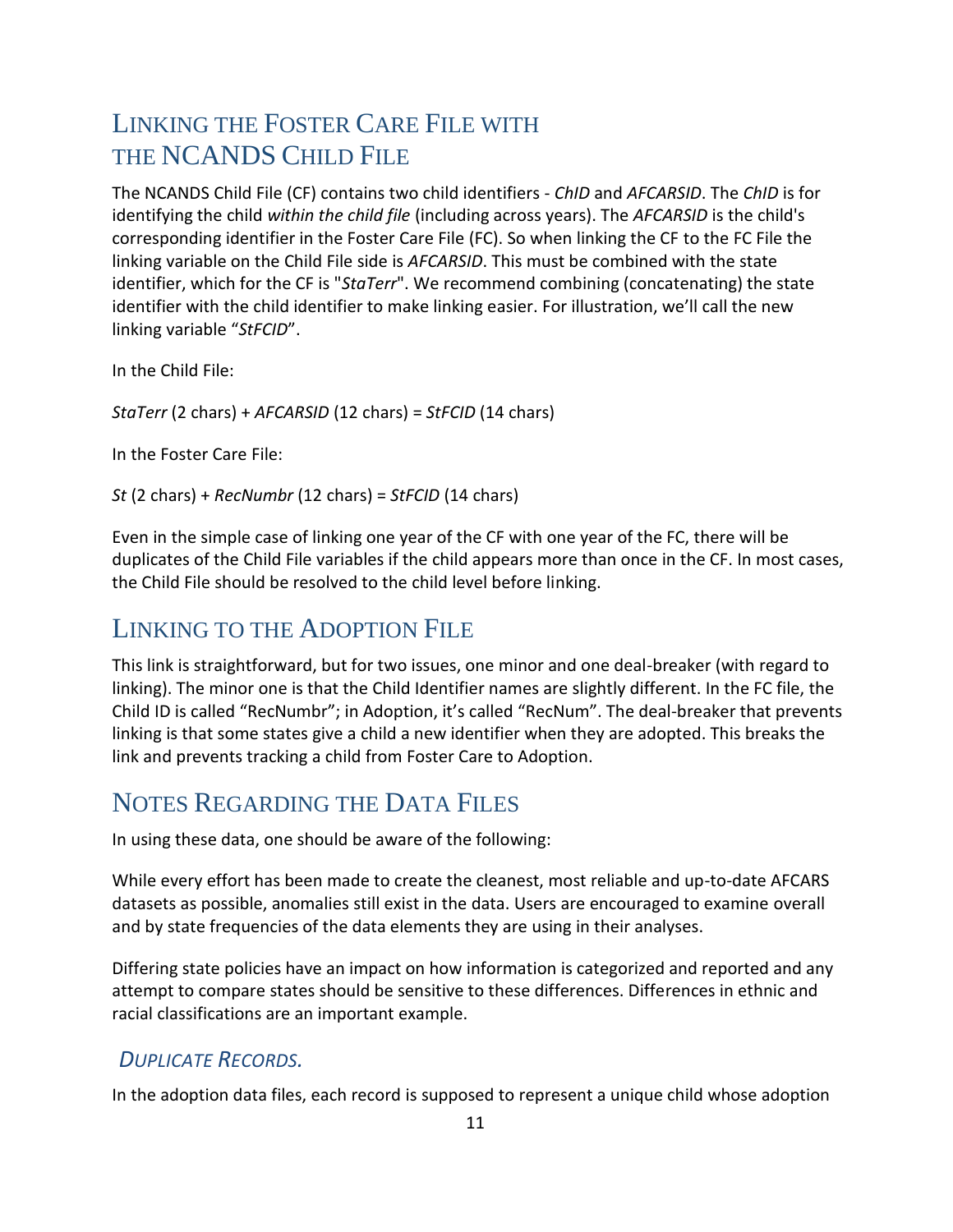was finalized during that fiscal year. However, there are duplicate child ID, so one child can be in the data more than once.

The foster care file is intended to have just one child record (unique St+RecNumbr) per year. This is true of all FC Files since FY2005, but earlier years do have duplicate RecNumbrs.